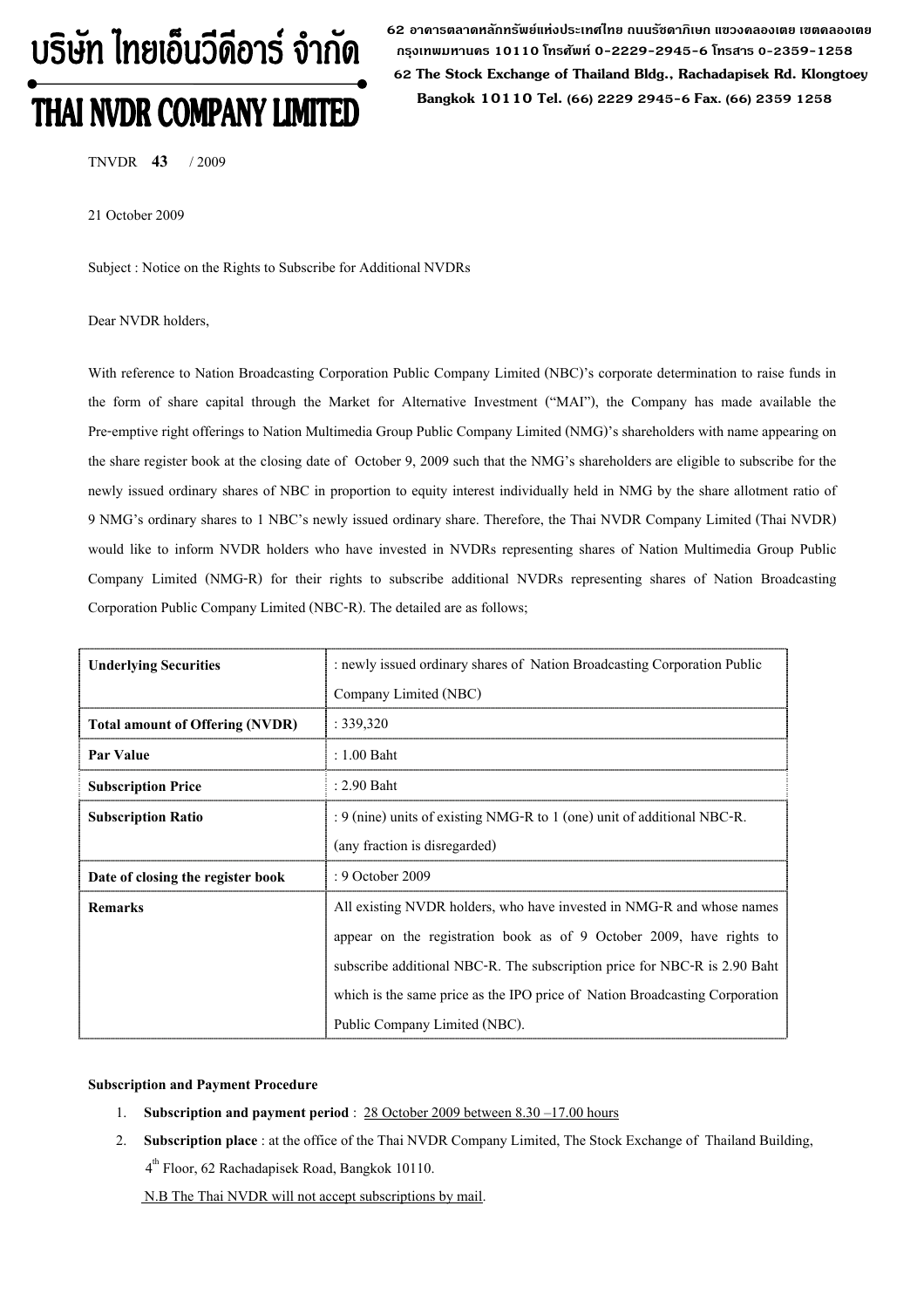## 3. **Required documentation**

- 3.1 Subscription form, duly filled out and signed.
- 3.2 Subscription certificate, to be submitted together with :
	- 3.2.1 For a subscription of the same amount as allocated, no filling is necessary.
	- 3.2.2 For a subscription of more or less than existing rights, state the total units in the respective column.
- 4. **Subscription for full entitlement or less than the entitlement**, please make payment by one check or one cashier check which is collectable through the Bangkok Clearing House within 29 October 2009. Indicate the subscription date and make it payable to *"CIMB Securities (Thailand) Co., Ltd. for Shares Subscription".*
- 5. If NVDR holders fail to exercise their rights or make a payment within the allotted time schedule, or the check or cashier check is not honored, it shall be deemed that such NVDR holders do not wish to exercise their subscription rights. Thai NVDR shall thus regard the subscription as being void.

Should you need any further information, please do not hesitate to contact Account Services Unit at 02-229-2800 Ext. 2938-2946.

Sincerely yours,

Thai NVDR Company Limited

Udon Dig.

(Udomwara Dechsongjarus) Group Head Post – Trade Operation The Stock Exchange of Thailand Group

Enclosure : 1. Subscription Form for NVDR Right Issues

2. Subscription Certificate